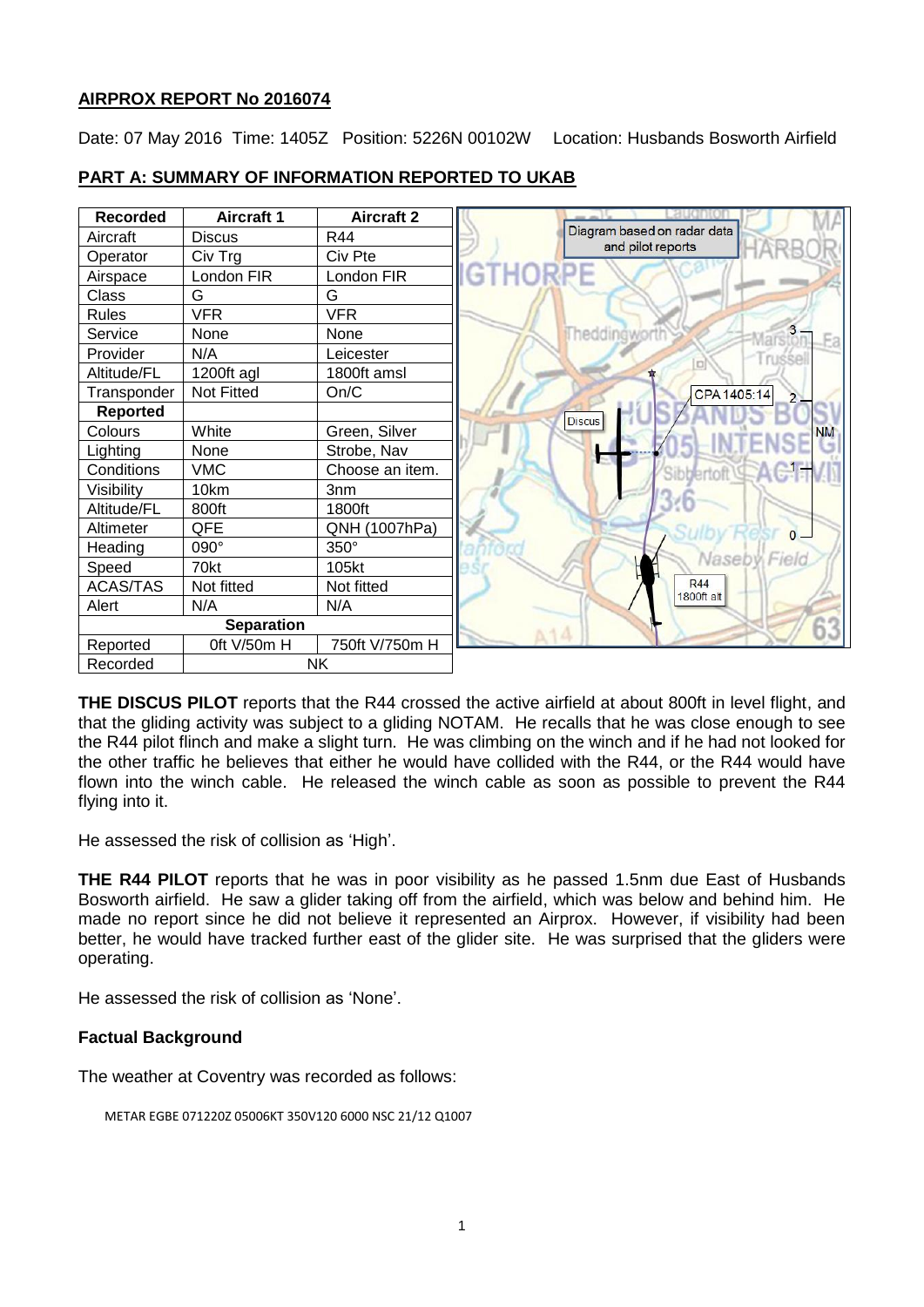### **Analysis and Investigation**

### **UKAB Secretariat**

The Discus and R44 pilots shared an equal responsibility for collision avoidance and not to operate in such proximity to other aircraft as to create a collision hazard<sup>1</sup>. An aircraft operated on or in the vicinity of an aerodrome shall conform with or avoid the pattern of traffic formed by other aircraft in operation<sup>2</sup>.

#### **Comments**

## **BGA**

Another Airprox that illustrates the very serious hazards of flying close to active winch launch sites, and of making assumptions about the activity state of airfields rather than positively checking.

#### **Summary**

An Airprox was reported when a Discus and a R44 flew into proximity at 1405 on Saturday  $7<sup>th</sup>$  May 2016. Both pilots were operating under VFR in VMC; neither pilot was in receipt of a Service.

### **PART B: SUMMARY OF THE BOARD'S DISCUSSIONS**

Information available consisted of reports from the pilots of both aircraft and radar video recordings.

The Board first noted the disparity between the reported heights from the Discus and R44 pilots. However, referring to the radar recording showed the R44 being at 1800ft AMSL as it transited through the area, and the height profile from the Discus flight log showed its release point being at about 1200ft AGL (approximately 1700ft AMSL) which would correspond with them being at effectively the same height during the incident. The Board believed that the disparity in the Discus pilot's report was probably due to his being startled during the launch and, having to react quickly to the situation, underestimating the winch release height. The gliding Board member said he had spoken with the Discus pilot and observers on the ground had corroborated the height; however, Board members reiterated the difficulty in trying to assess aircraft height from the ground without any references, and that this was why recorded data was so vital.

The gliding Board member pointed out that there was a recurring theme regarding the weather conditions in which gliders will launch compared to other aviators' assumptions about likely levels of activity. He said that it was often possible to launch gliders into the glider circuit in much worse weather conditions than expected by operators of powered aircraft and that; therefore, it should never be assumed that gliders will not be operating from a notified glider site. It was suggested that the BGA could usefully reinforce education on glider operations through an article in relevant flight magazines to reflect not only weather minima but also the importance of glider launch teams carrying out a thorough pre-launch lookout. The gliding Board member said he would endeavour to produce such an article.

Turning to the specific incident, the gliding member went on to point out that the glider site in this instance had a Police helicopter based to the south of the site. He wondered whether the transiting R44 helicopter noise could have been mistaken for a Police helicopter operating in the area, and whether the glider pilot and launch crew may have subconsciously disregarded the transiting helicopter as normal operations.

 $\overline{\phantom{a}}$ 

<sup>1</sup> SERA.3205 Proximity.

<sup>2</sup> SERA.3225 Operation on and in the Vicinity of an Aerodrome.